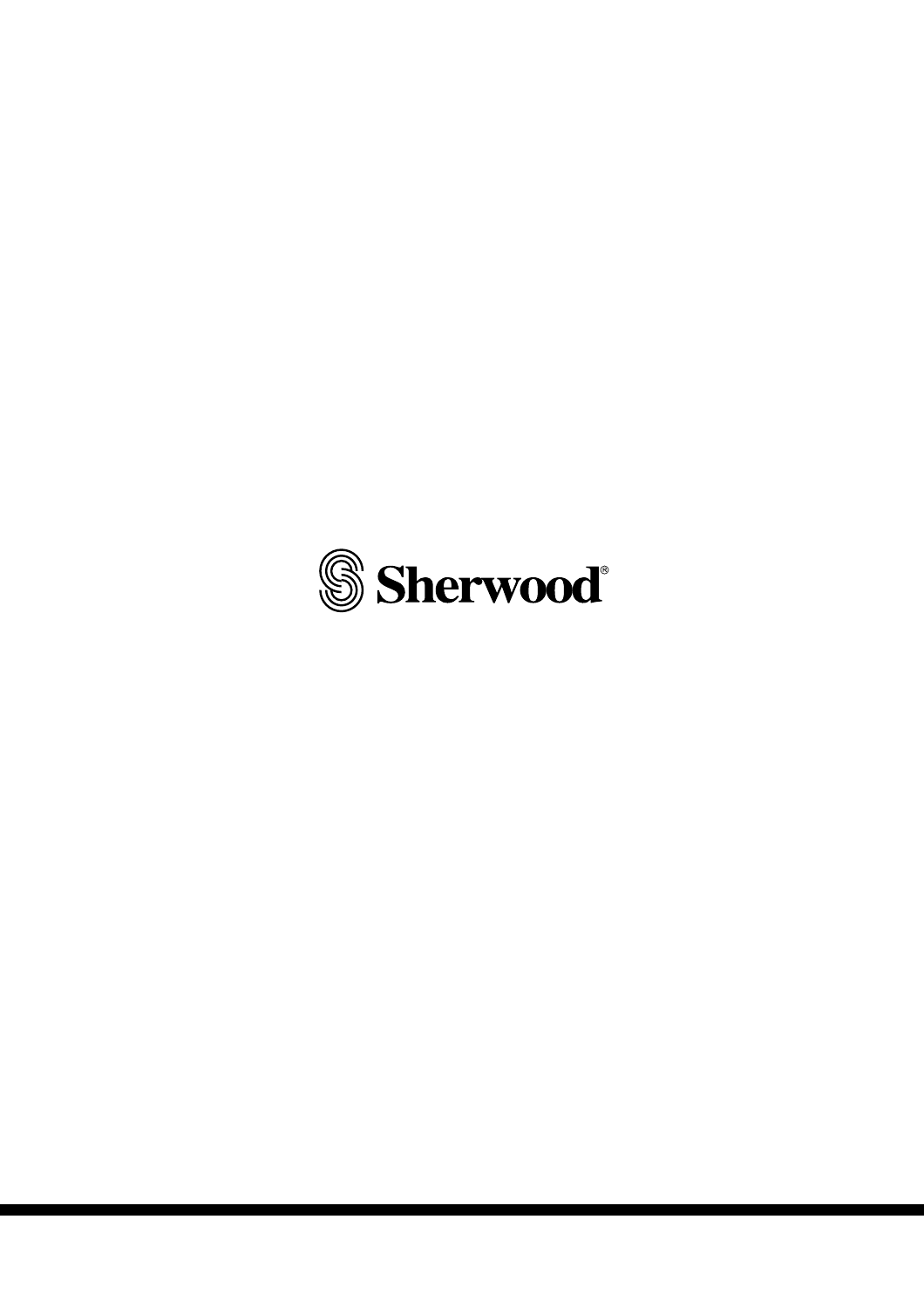# **OPERATING INSTRUCTIONS**



# PM-9805 TURN TABLE

TURN TABLE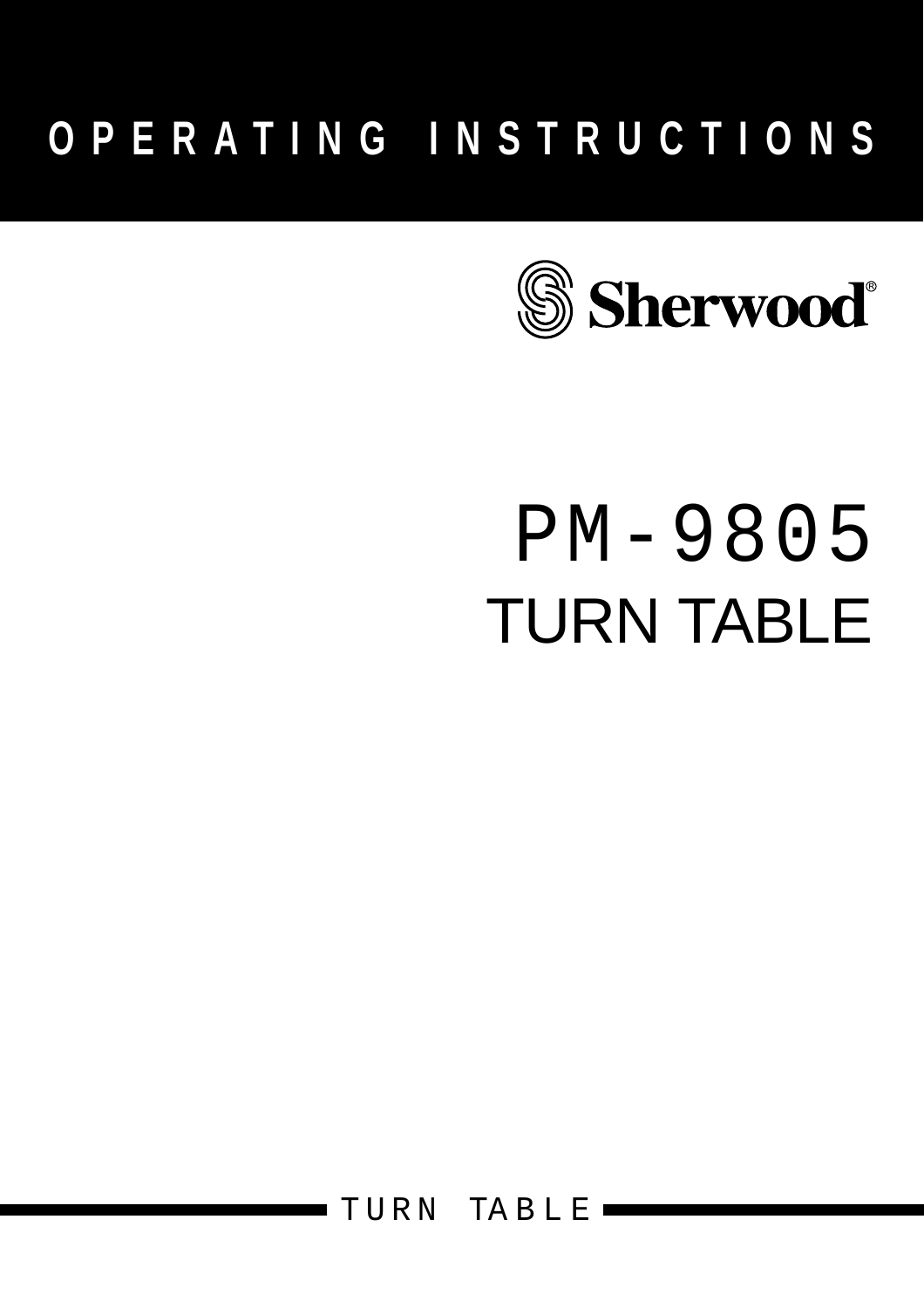#### PRECAUTIONS

Thank you for purchasing this fine product – STEREO TURNTABLE. Taking time to read these operation instructions carefully.

Read this manual carefully before using the unit and be sure to store the manual in a safe place for future reference.

#### **1. Power sources**

This product should be operated only from the type of power source indicated on the marking label. If you are not sure of the type of power supply to your home, consult your product dealer or local Power Company.

#### **2. Do not block the ventilation holes**

Do not block the ventilation holes. If objects are placed on top of this model, the heat generated inside will not be able to dissipate. This will cause the internal temperature to rise and will adversely affect the performance of the various parts. Remember that a great deal of heat is generated when the model is used for long periods of time at high power out put levels.

#### **3. Installation precautions**

Do not install the unit in any of the following locations since this may result in a deterioration in performance or malfunction:

- Locations exposed to direct sunlight or near object radiating heat such as heating appliances.
- Locations exposed to moisture or humidity.
- Cartridge may pick up slight sound pressure or vibrations of the speakers coming along the floow or though the air resulting in feedback or howling sound. Find a location which is very stable and vibration free.
- The legs have functions for adjusting the height of the unit itself. Adjust the legs to stabilize the main body horizontally..

**4.** The model may not be able to perform at its best in an extremely cold envirnment. The optimum ambient temperature range is  $0^{\circ}$ C to 35 $^{\circ}$ C.

#### **OPERATION PRECAUTIONS**

- 1. Always clean the stylus both before and after playing a record with a soft brush, and try to make it a rule to clean the record with a soft brush and try to make it a rule to clean the records with a good quality cleaner.
- 2. Be careful not to make the turntable vibrate while a record is playing, since this can result in damage to the stylus and record.
- 3. When clanging over the headshell, clamp the tonearm to the arm rest so that the tonearm shaft is not strained in any way.
- 4. Place only one record at a time on the platter. If two or more records are sacked on the platter, the stylus will not make proper contact with the grooves, and this will impair the quality of reproduction.
- 5. Volatile materials should not be used, such as : alcohol, thinner, benzone etc. They may remove the painter or damage the lustre, please avoid.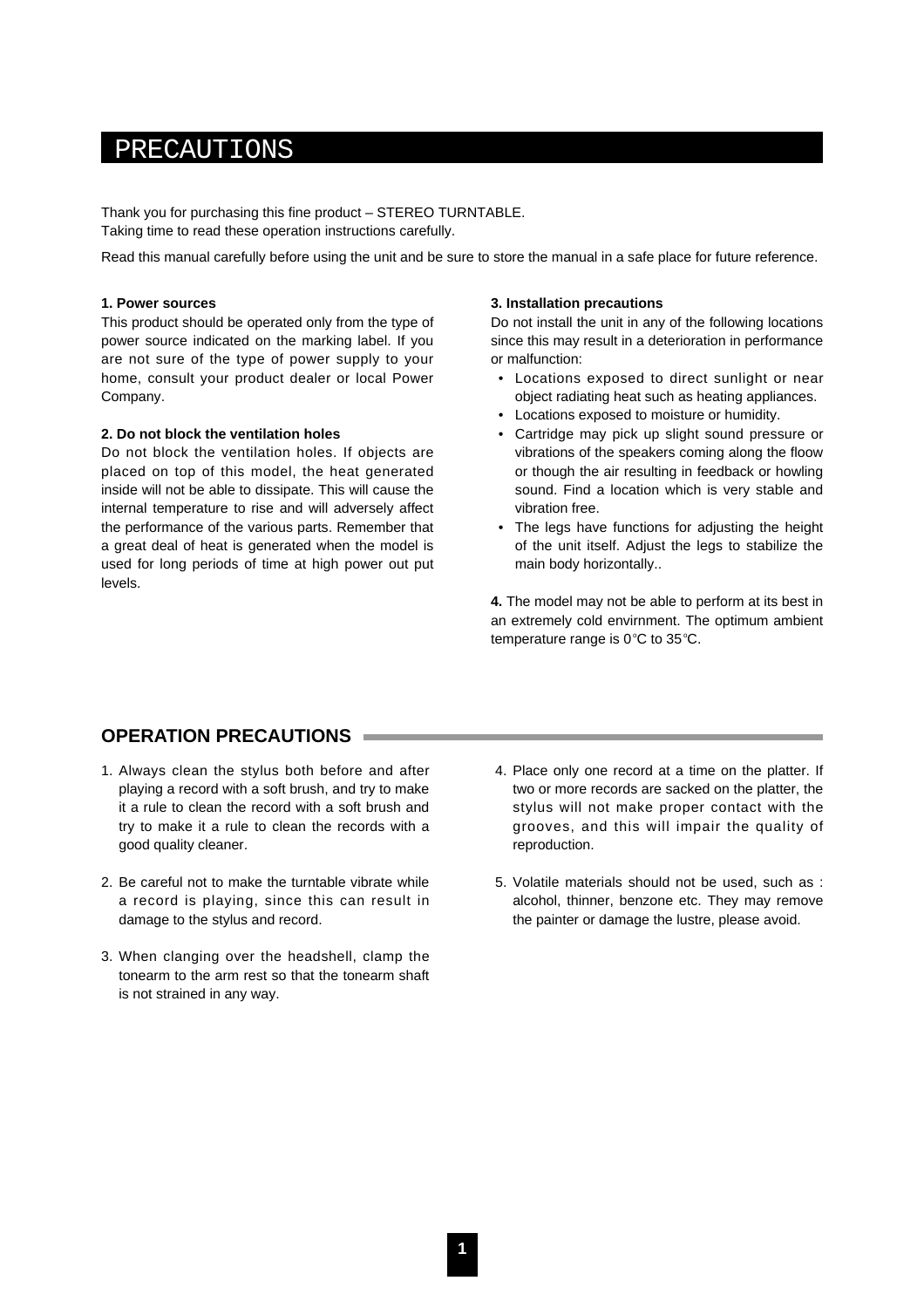# NAME OF THE PARTS



- 1. 45-rpm Adaptor
- 2. Slip Mat
- 3. Center Spindle
- 4. Strobe Dots
- 5. Power Switch / Strobe
- 6. Start/Stop Button
- 7. Taget Light
- 8. Headshell
- 9. Speed Select Buttons
- 10. Pitch Control Slider (+/– 10%)
- 11. Tonearm
- 12. Cueing Lever
- 13. Arm Rest
- 14. Anti-skate Knob
- 15. Stylus-Pressure Ring
- 16. Counterweight
- 17. Position for Preparing Cartridge
- 18. Hinge for Dust Cover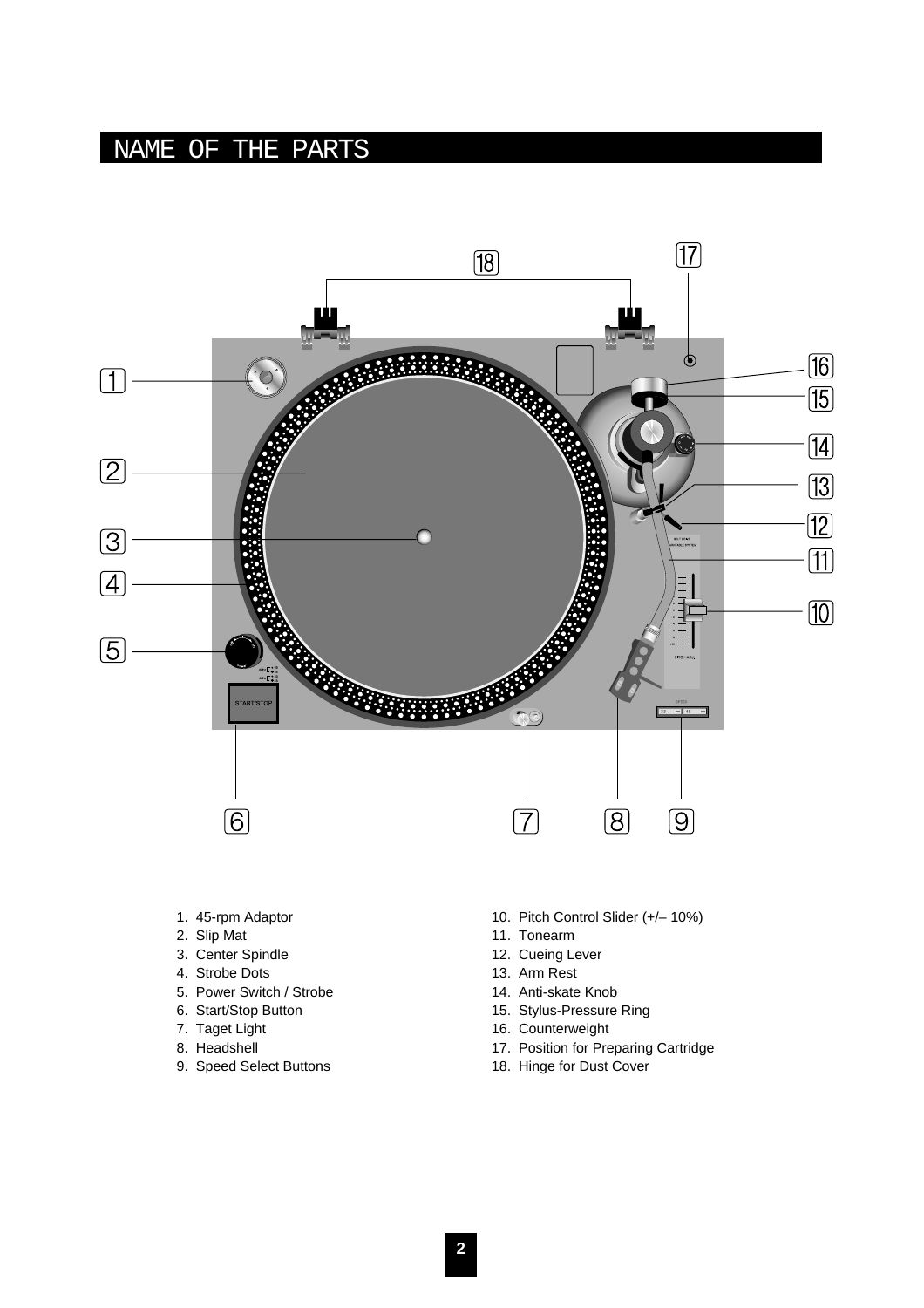# ASSEMBLY

- 1. Please unpack set as confirm following parts.
	- Turntable platter
	- Slip Mat
	- Dust Cover
	- 45-rpm adaptor
	- Counterweight
	- Headshell
	- Operating Instructions
- 2. Install the dust cover into Hinge pocket of the upper cabinet.



- 3. Set the 45-rpm adapter on the main unit.
- 4. Set the turntable platter onto the [3] center spindle.



5. Attaching the Drive Belt

The belt has been properly positioned on the motor pulley, remove the ribbon and place the rubber mat and then set the slip mat on the [2] platter.



6. Installation of cartridge:

When installing a cartridge, refer to the operating instructions for that particular cartridge. During installatiion, attach the stylus protector to guard the stylus tip from damage.

a) Connect the lead wires to the cartridge terminals. The terminals of most cartridges are color coded. Connect each lead wire to the terinal of the same color.

| $WHITE(L+)$ | Left channel+  |
|-------------|----------------|
| $BLUE(L-)$  | Left channel-  |
| $RED(R+)$   | Right channel+ |
| $GREEN(R-)$ | Right channel- |

b) Install the cartridge to the [8] headshell and tighten it with screws provided with the cartridge.



- 7. Insert the headshell into the front end of the [10] tonearm, then turn the lock nut counterclockwise with the [8] headshell firmly held horizontally.
- 8. Slide [16] counterweight onto [11] tonearm. Twist it lightly and it will screw onto the rear shaft of the tonearm.



9. Set the [14] anti-skating control knob to the same value as the stylus.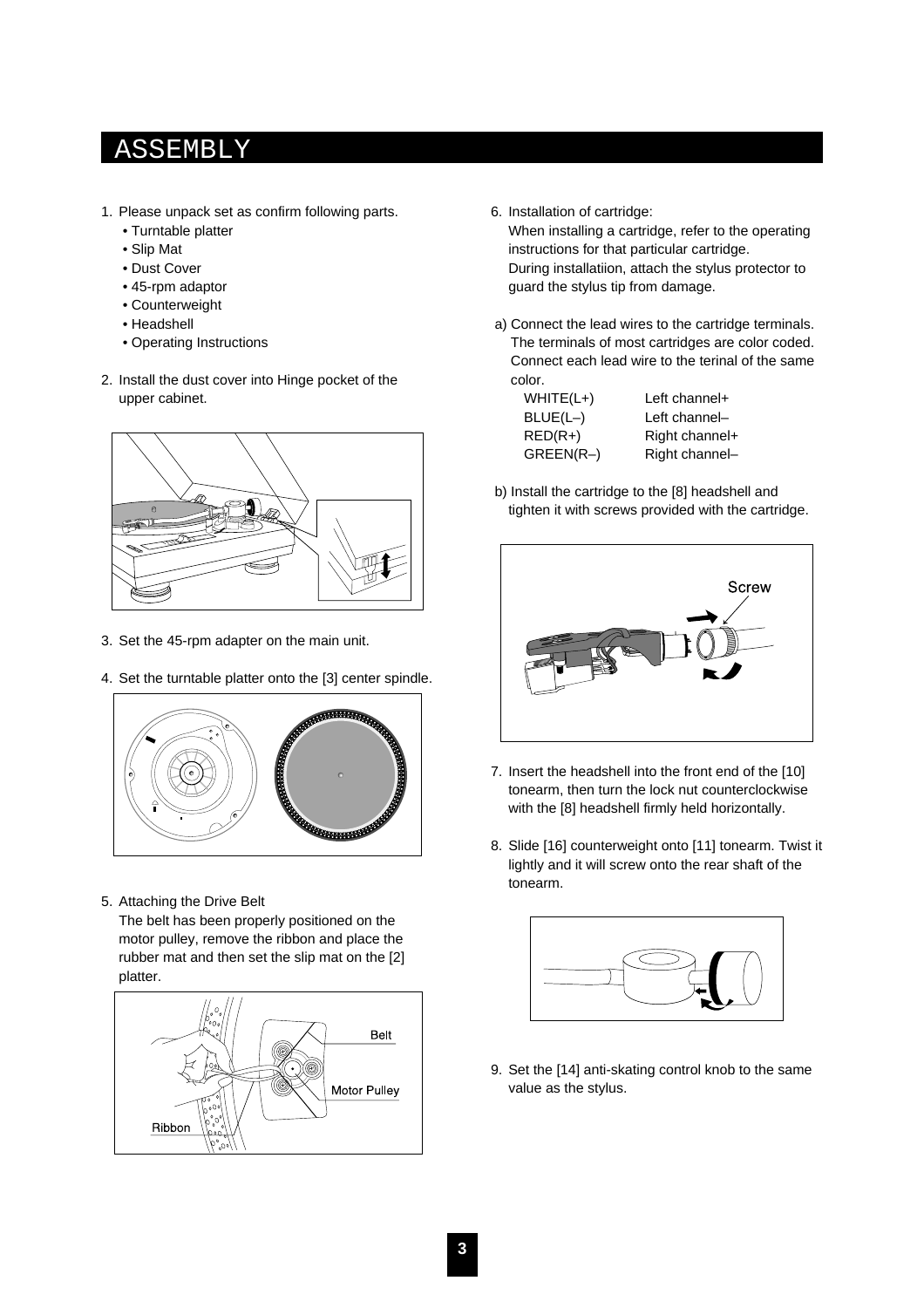# ADJUSTING THE TONEARM

#### **Level Balance Adjustment**

- 1. Set the ANTI-SKATE knob to "0".
- 2. Release the arm clamp and move the tonearm to the space between the arm rest and the platter, taking care not to damage the stylus.
- 3. Set the CUEING lever to the down position.
- 4. Support the headshell's finger-lift with one hand and attain the level balance by turning the counterweight either clockwise or counter-clock wise. "Level balance" means that the tonearm is parallel to the record on the platter, and that the tonearm pipe, therefore, should not tilt toward the counterweight side or the headshell side.
- 5. Return the tonearm to the arm rest and fasten the arm clamp.
- 6. Since the tracking force is zero when the tonearm is balanced level, turn just the tracking-foce scale ring in front of the counter-weight, and set the "0" on the scale to the index line on the shaft. When doing so, be sure to hold the counterweight with the other hand so that it does not turn together with the scale ring.



#### **Tracking Force Adjustment**

Turning the counterweight, set the correct tracking force opposite the index line on the counterweight shaft. The tracking-force scale ring has 0.25g steps and one full turn of the counterweight will yield a tracking force of 3g.



#### NOTE:

The MG-2831 cartridge that comes with the set has a tracking force of 2g. Turn the counterweight to the 2 mark.

#### **Anti-Skating Adjustment**

To adjust the Anti-skating mechanism, turn the Anti-Skate Knob so that the number corresponding to the required tracking force is opposite the index line. The numbers on the Anti-Skate Knob correspond to 1g of tracking force.

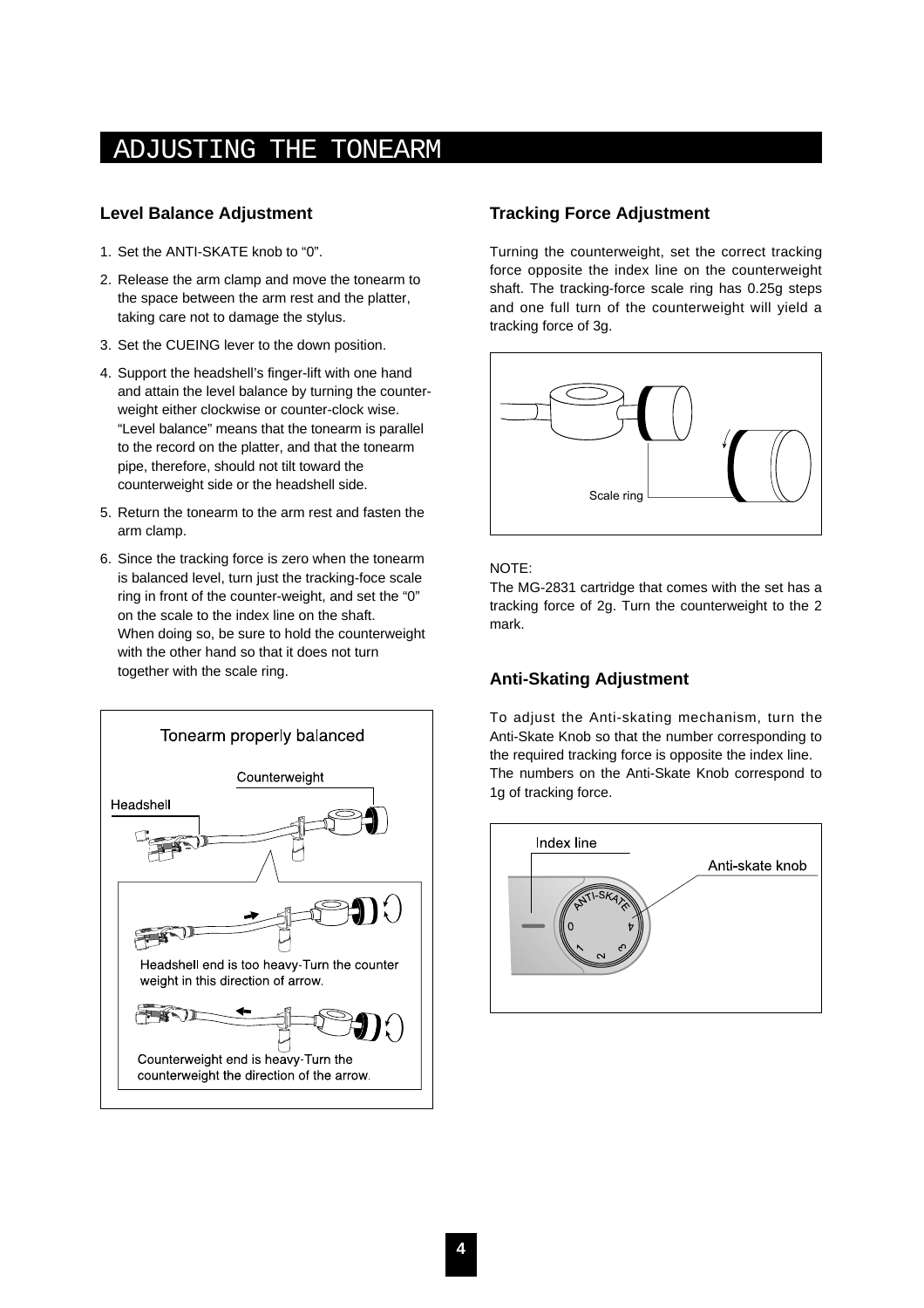# CONTROLS AND OPERATION



- 1. Turn the (On/Off Switch) clockwise to turn on the power, the speed indicator and the strobeilluminator, which is located beneath the On/Off switch, will light up.
- 2. Place a record on the slip mat. When playing a 45 rpm record with a large center hole, place the 45 rpm adapter on the center spindle.
- 3. Set the speed to match the record.
- 4. Remove the stylus protector from the Headshell Stylus, release the Tonearm clamp.
- 5. Set the cueing lever to the up position.
- 6. Press the Start/Stop Button, the turntable platter will start to rotate.
- 7. Move the tonearm over he desired groove.
- 8. Set the cueing lever to the down position, the tonearm will descend slowly onto the record and begin playing.
- 9. When play is finished, raise the cueing lever, move the tonearm onto the Tonearm clamp.
- 10. Press the Start/Stop Button to stop the platter from rotating. Turn the On/Off Switch counterclockwise to turn off the power.

#### **SUSPEND PLAY**

Set the cueing lever to "UP" position during play, the stylus tip of the cartridge will be lifted from the record.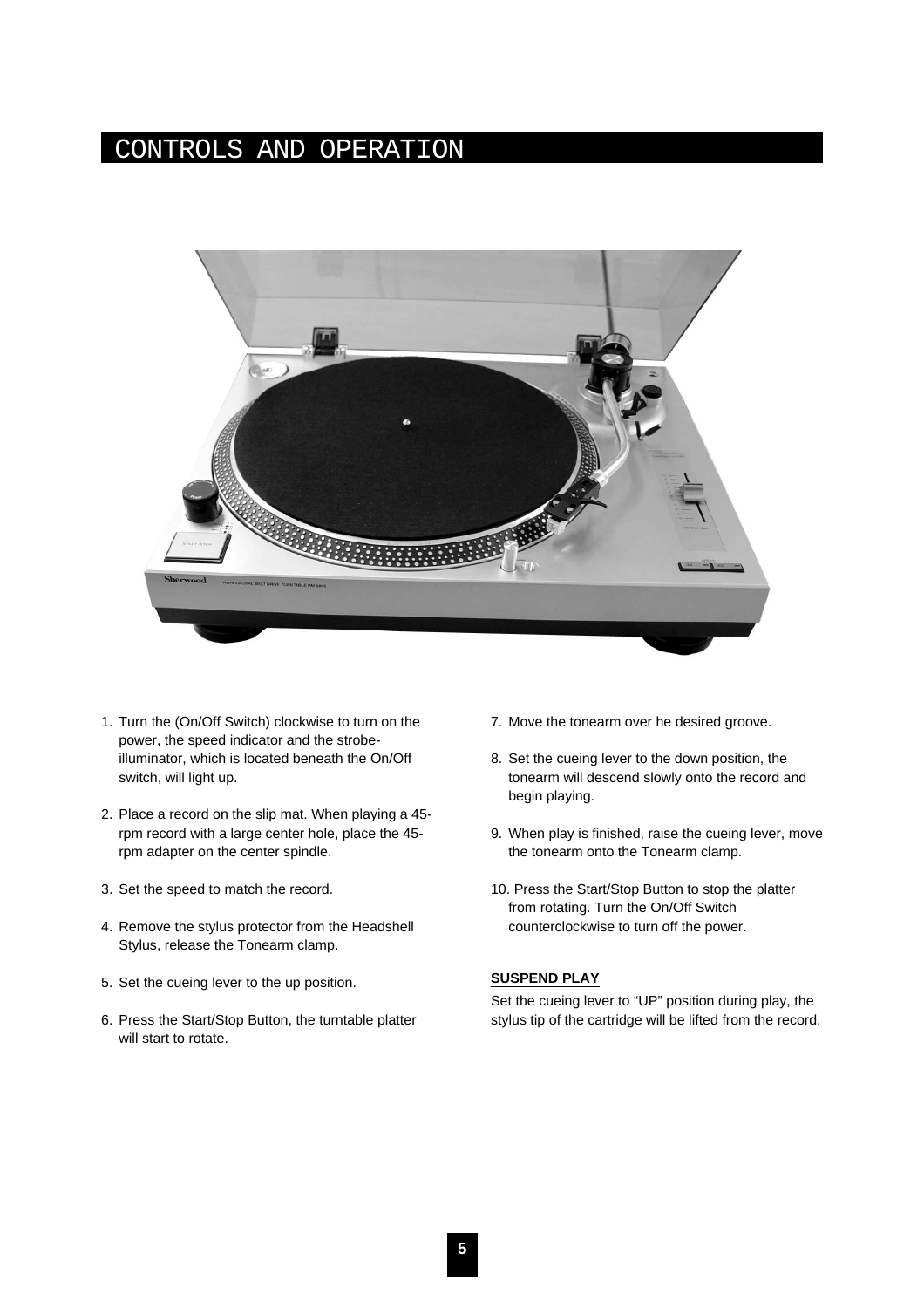# CONNECTIONS



This set's phono cables and ground lead are attached to the rear panel of the turntable. The phono cable with the white plug is for the left channel and the one with the red plug is for the right channel. The thin wire with the Y-shaped connector at the end is the ground lead.

This should be firmly connected to the ground terminal on the mixer.

The way in which the phono cables are attached will depend on the type of cartridge used. Read the instructions in the booklet that comes with the cartridge as well as the operating instructions of the mixer and connect the phono cables properly.

Finally, plus the power cord into the power consent.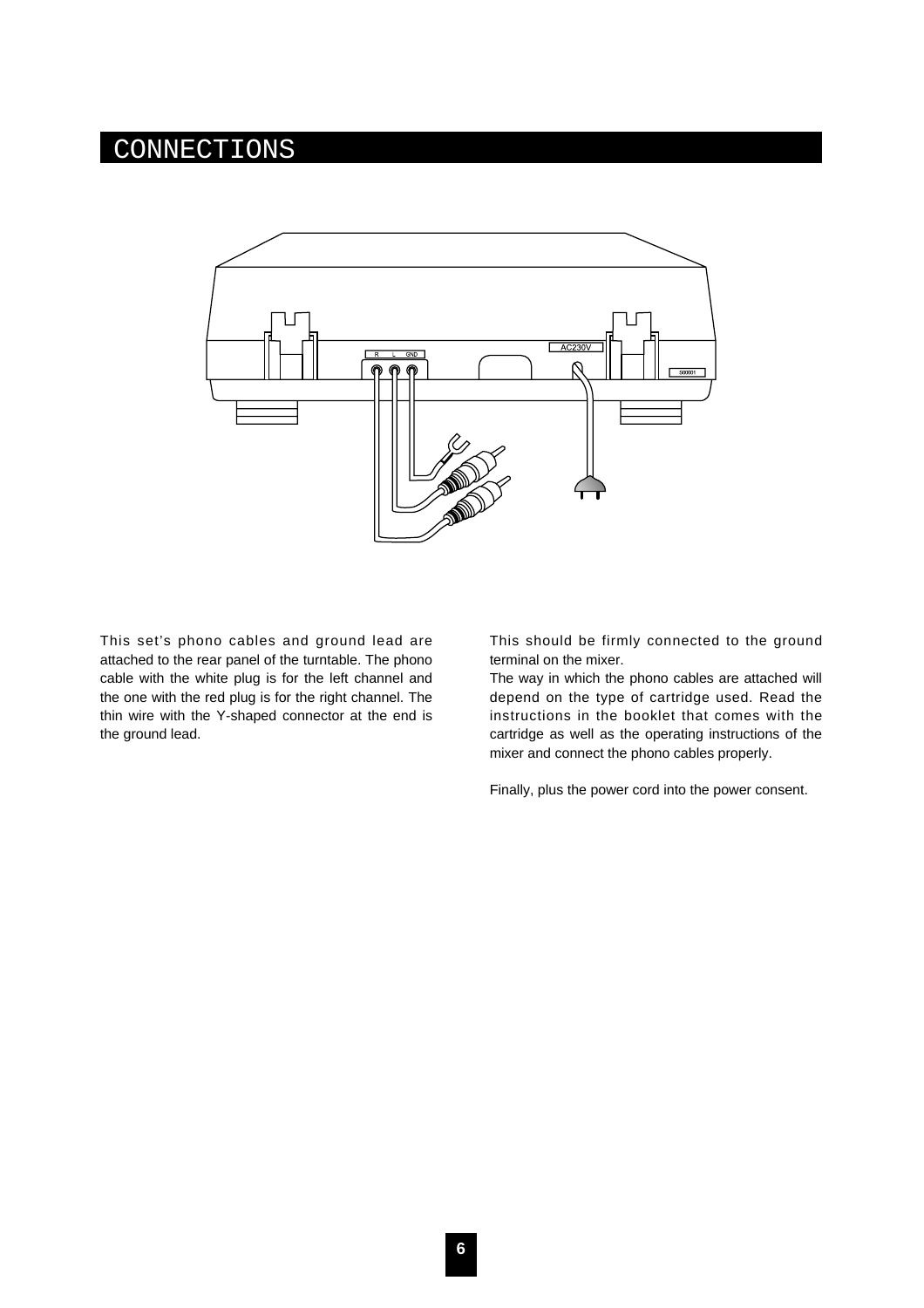### STYLUS REPLACEMENT

The life expectancy of the stylus tip is 500 hours. For the sake of maximum sound quality reproduction, we recommend replacement within the minimum time limit.

- 1. The stylus tip is replaced by grasping the stylus holder and pulling it away from the body of the cartridge.
- 2. The new stylus tip s then inserted by pushing it into the receptacle.



## CARTRIDGE REPLACEMENT

Remove the headshell from thd tonearm, and the screws that hold the cartridge. Pull out the four lead wires from the cartridge itself. To protect the lead wires at this point, remove the terminal pins with pliers or the tip of the screwdriver.

The terminals on the accessory headshell are aligned according to the arrangement below. Check the location and polarity of each of the cartridge's terminal pins and then connect the lead wires, taking care not to get the polarities mixed up.

Red : Right channel White : Left channel Green : Right channel ground Blue : Left channel ground

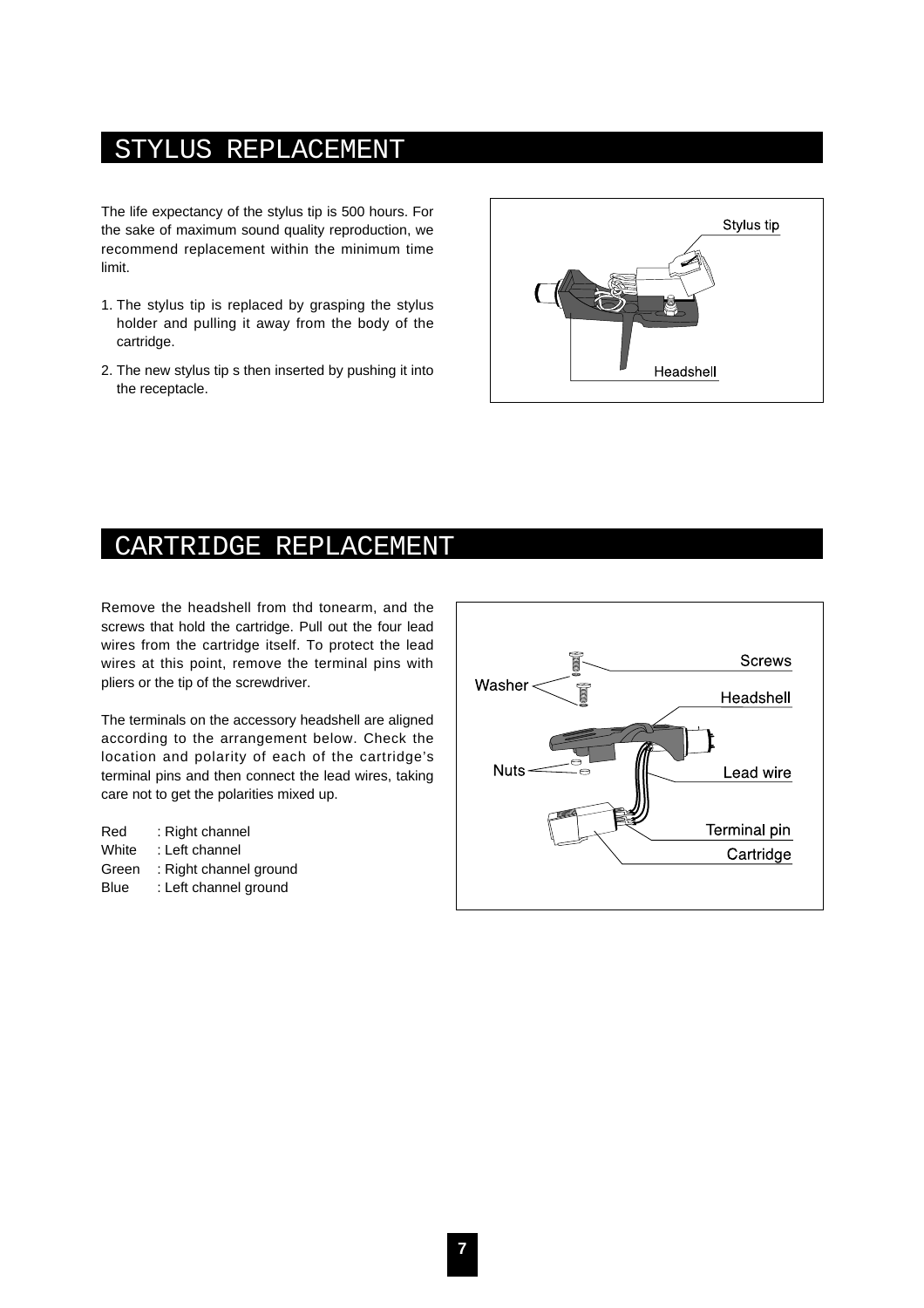# GENERAL SPECIFICATION

#### 1. APPLICATION :

This spectftcation applies to the belt drive turntable unit PM-9805

#### 2. STANDARD TEST CONDITION :

| $2 - 1$ | <b>Ambient Temperrature</b> | 23 A 2LC |
|---------|-----------------------------|----------|
| $2 - 2$ | <b>Relative Humidity</b>    | 65% A 5% |

NOTE : Measurements can be carried out betwee 5LC and 45% to 85% relative humidity.

#### 3. TURNTABLE SECTION:

| $3 - 1$  | Type                        | 2-speed full manual            |
|----------|-----------------------------|--------------------------------|
| $3 - 2$  | Motor                       | DC motor                       |
| $3 - 3$  | Driving Method              | belt drive                     |
| $3 - 4$  | Turntable plater            | 330mm dia. Plastic             |
| $3 - 5$  | <b>Speeds</b>               | 33-1/3 and 45 rpm              |
| $3-6$    | Wow and Flutter             | Less than 0.25% WRMS(JIS WTD)  |
| $3 - 7$  | S/N ratio                   | More than 50 dB(DIN-B)         |
| $3 - 8$  | <b>Pitch Controls</b>       | $+/- 10\%$                     |
| $3-9$    | <b>Starting Time</b>        | Less than 1 sec.               |
| $3 - 10$ | Time for speed change       | Less than 1 sec.               |
| $3 - 11$ | Speed to lerance at pitch=0 | Within +/- 1.3%                |
| $3 - 12$ | High of cue (first track)   | Normal 7~9.5mm, Limit 6~10.5mm |

#### 4. TONEARM SECTION

| $4 - 1$ | Type                                       | Static balanced S-shaped tone arm with<br>detachable headshell |
|---------|--------------------------------------------|----------------------------------------------------------------|
| $4 - 2$ | Effective Arm Length                       | 220mm                                                          |
| $4 - 3$ | Overhang                                   | 10 <sub>mm</sub>                                               |
| $4 - 4$ | Tracking error                             | Less than 3 degree                                             |
| $4 - 5$ | Tracking Force Adiustment range            | $0-4q$                                                         |
| $4 - 6$ | Applicable cartidge weight                 | $6-10q$                                                        |
| $4 - 7$ | Anti-skating range                         | $0-4q$                                                         |
| $4 - 8$ | Tracking force range of attached cartridge | $3.5 + (-0.5)$                                                 |

#### 5. GENERAL SECTION:

| $5-1$   | Power Supply      | AC 230V $\sim$ 50Hz                     |
|---------|-------------------|-----------------------------------------|
| $5 - 2$ | Power consumption | 8 Watts                                 |
| 5-3     | <b>Dimensions</b> | $450(W) \times 350(D) \times 139(H)$ mm |
| $5 - 4$ | Weight            | 4.38Kgs                                 |

#### 6. ACCESSORIES SUPPLIED

#### 7. SPECIFICATION:

| <b>DESCRIPTIONS</b>      | UNIT | <b>NOMINAL</b> | LIMIT           |
|--------------------------|------|----------------|-----------------|
| (1) Output Difference    | dB   | 2.3            | 2.5             |
| (2) Output Level         | mv   | $1.7 - 3.5$    | $1.5 - 3.5$     |
| (3) Speed (Speed range)  | Hz   | 2.7K ↓, 3.3K ↑ | 2.7K J, 3.27K 1 |
| (4) Speed (Center Range) | Hz   | 2970~3030      | 2965~3030       |
| (5) Wow and Flutter      | %    | 0.23           | 0.25            |
| (6) Channel separtion    | dB   | 16             | 15              |